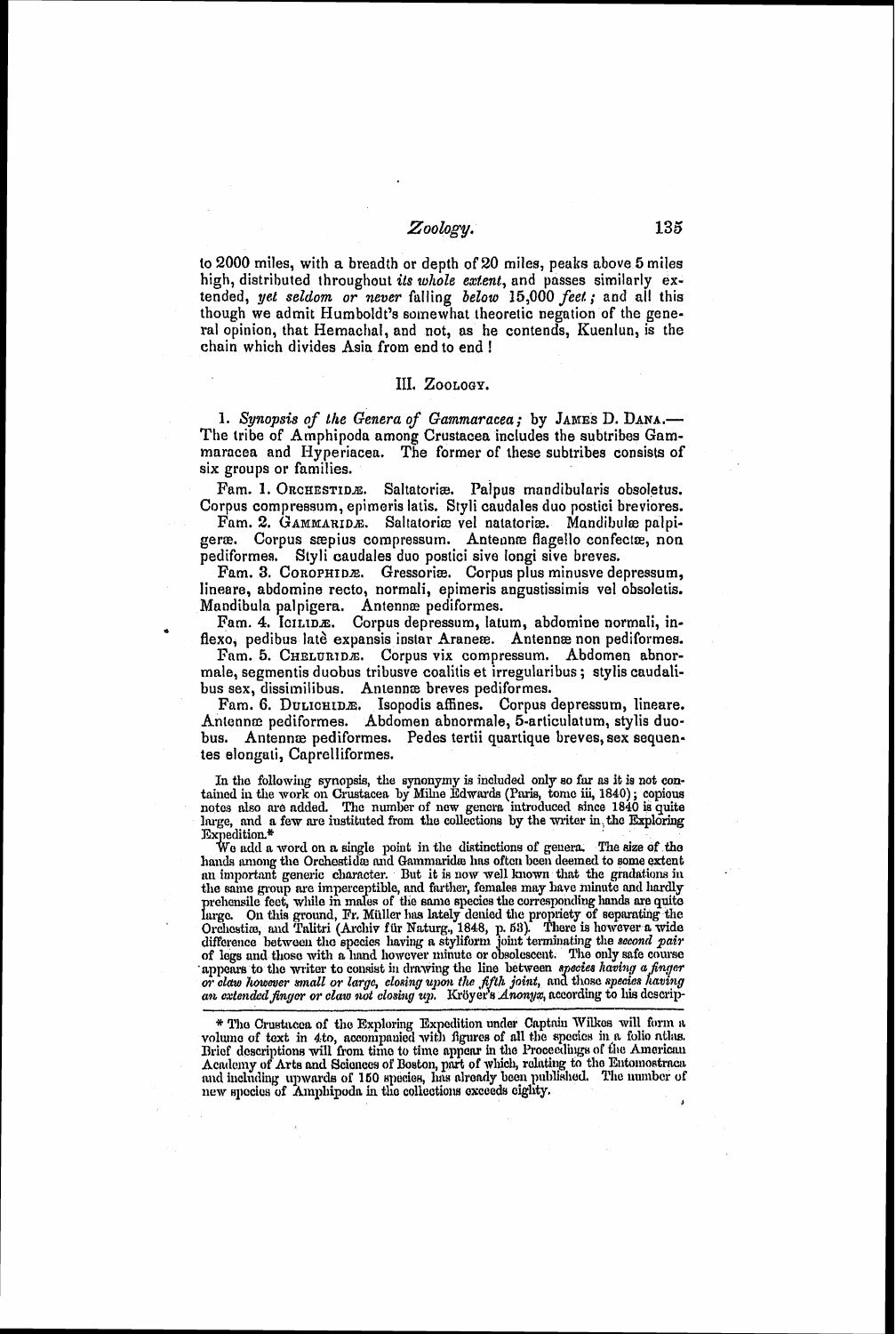tion, has the 4 anterior feet non-prehensile; but in his figures, these feet are sub-<br>prehensile though minute, and they resemble in this, many *Amphitoe, Orchestier*, and<br>*Allorchestes*. The two *anterior* feet of the Ta

The larger part of the new genera recently added, have been instituted by Kröyer from species obtained in high northern latitudes. It is remarkable that the form in this tribe should be so greatly varied in the colder seas, and confined to so few genera in tropical latitudes.

### $F<sub>AM</sub>$ , I. ORCHESTIDÆ.

1. Pedes secundi non subcheliformes. Antenna superiores basi inferiorum breviores.

2. Pedes primi secundique subcheliformes. Antennas superiores basi inferiorum breviores. Maxillipedes ad apicem obtusi.

3. Pedes primi secundique subcheliformes. Antenna superiores breviores, basi inferiorum lengiores. Maxillipedes ad apicem unguiculati.

### FAM. II. GAMMARIDÆ.

### SUB-FAM. I. LYSIANASSINA.

Epimera grandia. Pedes sex Antennæ superiores ad basin crassæ. postici non prehensiles.

I. Pedes subcheliformes nulli, secundis interdum exceptis.

a. Pedes quinti sexti septimique directione similes.

1. Antenna superiores appendiculate.

2. Antennæ superiores non appendiculatæ.

| b. Pedes quinti tertii quartique directione similes. |  |
|------------------------------------------------------|--|
|------------------------------------------------------|--|

1. Antennæ sup. appendiculatæ. Palpus mandibula-Stegocephalust (Kröyer). ris 1-articulatus.

II. Pedes primi subcheliformes, secundi non subcheliformes; reliqui non prehensiles.

1. Antennæ sup. appendiculatæ. Opist (Kröyer). 2. Antenna sup. non appendiculate. Pedes secundi<br>vergiformes; tertii quartique brevissimi. Uristes (Dana).

III. Pedes primi secundique subcheliformes, reliqui non prehensiles.

1. Antennæ sup. appendiculatæ. 2. Antenna sup. non appendiculata.

Anonyx& (Kröyer). Stenia (Dana).

\* The species of this genus have the aspect of many Amphitoe, and have probably been hitherto referred to that genus. They have the very short posterior stylets of the Orchestic, and resemble them in habit and in the absence of a pulpus to the of the Orcnessiae, and resemble them in mode and in the absence of a parpus to the<br>mandible; while they differ in having the superior antenna longest and in the stont<br>spine or claw terminating the maxillipeds. The writer

Finally present part of the property and the second convenient.<br>Iqua cum genere Anonyce fermic convenient."<br>S Tids, ii, 256 and iv, 164. This genus is united with Lysianussa by Milne Edwards. Any species wholly without han only two anterior hands, however minute or imperfect, belong to Opts.

Tulitrus (Latreille).

Orchestia (Lench).

Allorchestes (Dana.\*)

Phlias (Guérin).

Lysianassa (M. Edw.).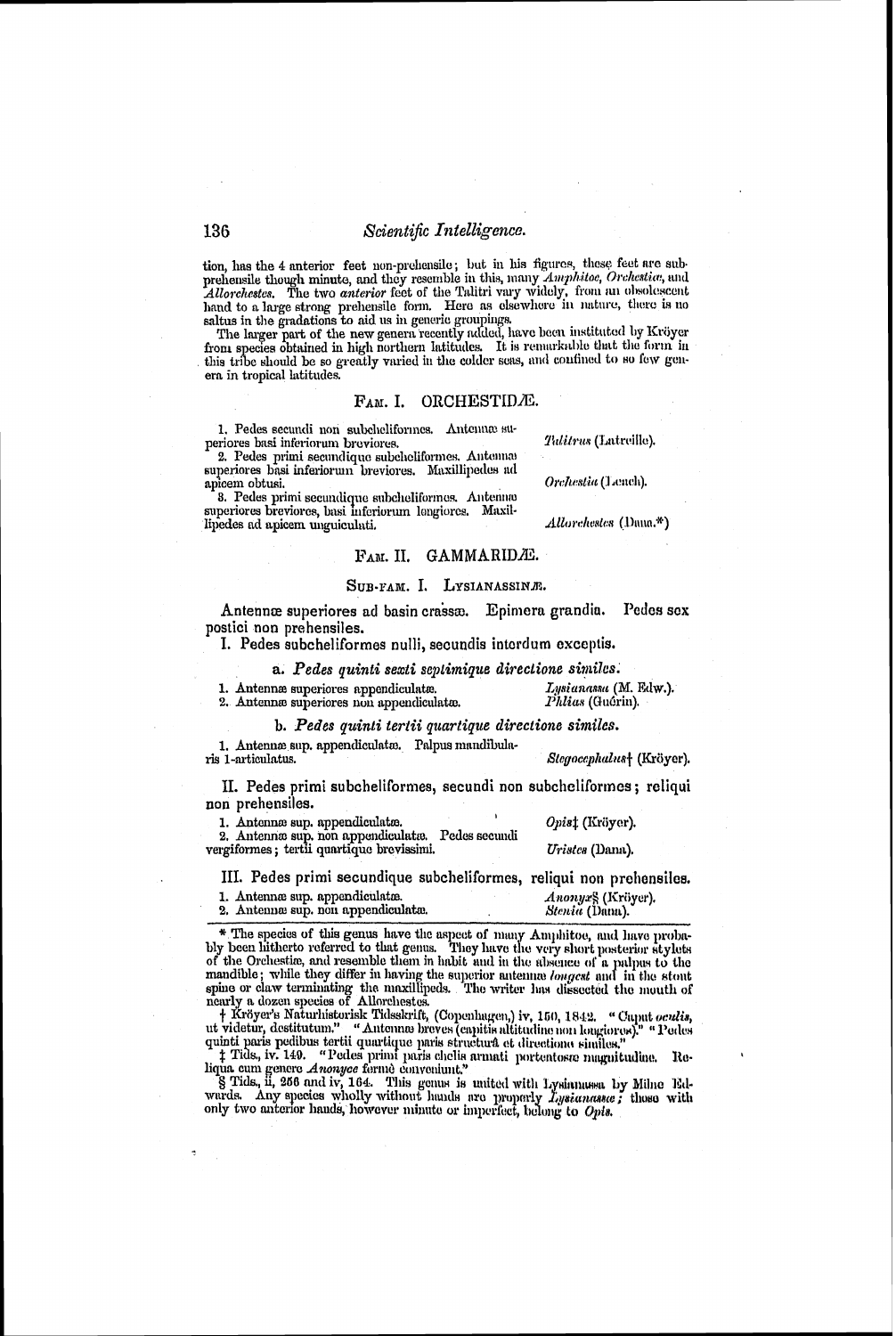### Zoology.

### IV. Pedes tertii qoartique subcheliformes.

1. Antennæ sup. appendiculatæ. Pedes tertii quartique validi, articulo quarto dilatato instar palmæ,<br>ungue conico, aculeato,

### $Pontoporei<sup>*</sup>$  (Kröver).

### SUBFAM. II. GAMMARINÆ.

Antenna: superiores ad basin tenues. Epimera sive grandia sive angusta. Pedes 6 postici non prehensiles.

I. Pedes subcheliformes nulli, secundis parvulis interdum exceptis.<br>1. Antennæ superiores appendiculates.<br>1. Antennæ superiores appendiculates.

1. Antenna superiores appendiculata. *il il altorous (M. Edw.).* 2. Antenna sup. non appendiculata. *il acathonotus (Owen)*.

2. Antenna sup. non appendiculata.

II. Pedes primi subcheliformes, secundi non subcheliformes, reliqui non prehensiles.

1. Antennæ sup. appendiculatæ. *Leptochirus* (Zaddach).

111. Pedes primi secundique subcheliforrnes, reliqui non prehensiles.

A. Antenna secunda subtus primas insita.

\* Digiti toti uni-nrticulnti.

rt. *Pc&s sex postici* similes.

| 1. Antennæ sup. appendiculatæ.     | Gammarust (Fabr.).<br>Amphithöes (Leach). |  |
|------------------------------------|-------------------------------------------|--|
| 2. Antennæ sup. non appendiculatæ. |                                           |  |

\* Tids. iv, 152. "Pedes primi et secundi paris perbreves, robusti; illi manu latâ instructi ungue vero breviore; hi manu carentes ungueque præditi rudimentari.<br>Pedes tertii quartique paris longiores, validi, subcheliformes, articulo quarto dilatato palmam efficiente, ungue armati conico, aculeato. Pedes quinti et sexti paris recurvi, articulo primo parum modo dilatato ungue armati perpusillo. Pedes septimi paris recurvi, articulo primo permagno, clypeiformi; articulo

phithoe. \$ From the gcilus Gnmrnnrus, Lencll separates:-

 $\sharp$  From the genus Gammarus, Leach separates :—<br>Mæn4 (Edinb. Encyc., vii, 403 ; Trans. Linn. Soc., xi, 359.) Manus secundæ valde incoque, majore bene cheliformi.

**MELITA** (Edinb. Encyc., vii, 403.) Digitus pedum secundi paris in latus manûs claudens.

claudens.<br>- The *Amathia* of Rathke (Fauna der Krym, Mcm. Acad. Imp. St. Petersburg, iii,<br>1837, p. 291, and Beit. zur Fauna Norwegens, Act. Leop., xx Bd.) includes those Gammari which have the superior antenna shortest-apparently an unimportant

distinction.<br>§ Amphithöe includes the *Dexaminc a*nd *Plierusa* of Leach. *Eusiriu*s of Kröyer<br>(Tids., N. R., i, 501,) is somewhat peculiar in the form of the hands, but the gradations

criate, it, it, it, it is also near Amplithöe. The principal point of difference mentioned is the species are such that the character is not sufficient even for a subgenus.<br>
Froyer's *Microcheles* (Tids., N. R., vol. ii,) cspecinlly femnlas.

especially temates.<br>The *Iphimedia* of Rathke (Beit. zur Fauna Norwegens, p. 85 ; Act. Leop., Bd. xx)<br>appcars to differ little from Amphithöe. The superior antenne are shorter than the inferior, and this characterizes generally the species from the higher latitudes. *Acanthosoma* of Owen (Ross's 2d voyage to the north in 1829–1833, Append., p. xci) has the same characters. The description of Iphimedia by secundi paris manibus simplicibus, primi paris, illis minores, chelis instructi, quarum<br>pollex ex uno tantum articulo constat. Reliqui pedes iis Gammarorum similes.<br>Pedes spurii in duos ramos plus minusve complan

SECOND SERIES, Vol. VIII, No. 22.—July, 1849. 18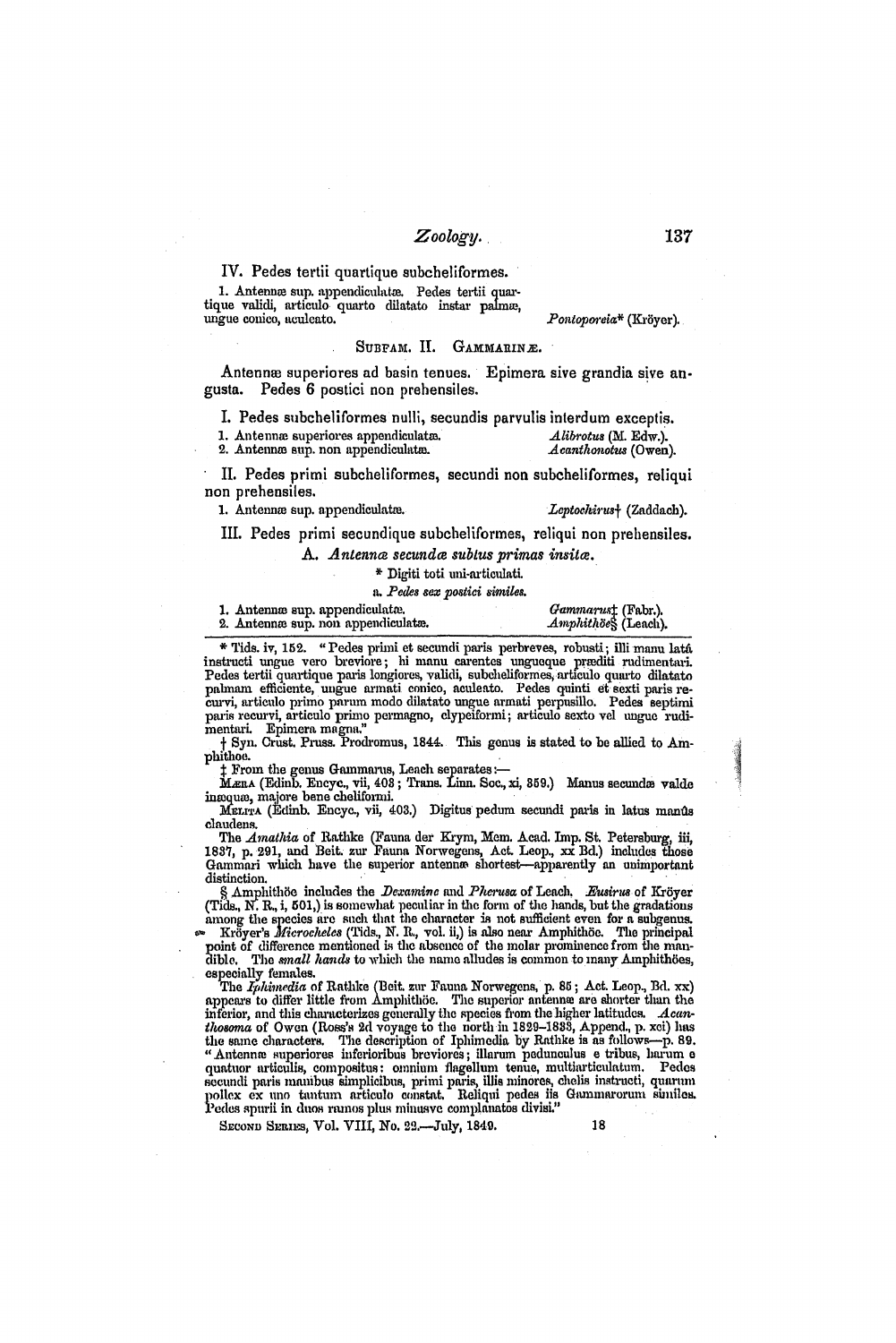**b.** Pedes sex postici non similes.

1. Pedes quinti recurvati, inversi, ungue rudimentari. Antenna sup. non appendiculate. *Photis<sup>\*</sup>* (Kröyer).

2. Pedes septimi longissimi, tenues, fere filiformes. Antenna sup. non appendiculatæ. Frons in rostrum<br>producta.

 $+$  Dno quatuorve digiti bi-articulati.

1. Pedes primi digitum bi-articulati. Antenna sup. non appendiculat*i*e.<br>2. Pedes secundi digitum bi-articulati. *Arichthonius* (M. Edw.).

3. Pedes primi secundique digitum bi-articulati. Antenna tenues, sup. appendiculata. Fermande Pardalisca<sup>†</sup> (Kröyer).

# B. Antennæ secundæ post primas *insitæ*, fronte in rostrum productá.

1. Digiti uni-articulati, Pedes 6 postici similas. Antennæ anticæ appendiculatæ. The *Ischyroceras* (Kröyer).

IV. Pedes tertii quartique prehensiles ; sequentes non prehensiles.

A. Antenna secunda subtus primas insita.

1. Manus tertico quarte que simplicissima, pollice instructa. Digiti uni-articulati. Antenna sup. appen-<br>diculate.

culatae. <sup>2</sup> *Lepidactylis* 8 (Say).<br>2. Manus tertiae quartaeque articulis tertio quartoque instructæ et digiti articulis sequentibus coalitis. Corpus subdepressum. Antenna sup. appendiculatw. Protomedeia<sup>[</sup>] (Kröyer).

8. Manus tertice quartæque articulo tertio instructa, et digiti articulis sequentibus junctis, articulo ultimo longissimo, gracillimo. Antenna gracilca. Epimera<br>magna.

4. Manus tertico quartceque articulo quarto instructo, et digiti articulis quinto sextoque. Corpus subdepressum. Antennæ sup. appendiculatæ; inf. subpediformes. Pedes primi secundique subcheliformes. *Aora*\*\* (Kröyer).

 $Ampelisca$ **[**] (Kröver),

\* Tids., iv, 155. **"** Corpus sat altum, compressum. Antenne subpediformes flagello appendiculari destituta.<sup>8</sup> " Epimera permagna ; quinque paria anteriora ad margi-<br>nem inferiorem setis sat longis instructa ; quintum cadem est ac quartum altitudine, postice profundius excisum.'

+ Tids., iv, 155. "Frons in rostrum producta, plus minus acutum obtusumve, semper vero nodo pellucente, ovali, flavo rubescente, turgidun. Oculi nulli?" "Pedes primi et secundi paris manu armati subcheliformi permagna. Pedes tertii, quartique paris validi, ungue instructi lato, laminari ; quod quoque usu venit quinto<br>sextoque pari, quorum articulus primus dilatatus non cst." "Epimcra mediocris mag**nit~ldinis."** -- - - - - .

‡ Tids., iv, 153. "Caput crassiusculum, subtumidum. Epimera exiguæ magnitu-<br>dinis." "Pedes tertii quartique paris ungue sublaminari, postice subtiliter serrulato.

Pedes reliqui elongati, sat debiles, femoribus subangustis."<br>
§ Jour. Acad. Nut. Sci. of Philadelphia, i, 380. Superior autennœ appendiculate,<br>
shorter than the inferior pair.<br>
Tids., iv, 154. "Antennæ inferiores pediforme

ultimus ad finem marginis posterioris ungue armatus est rudimentari, recurvo, immo-<br>bili (vel parum mobili). Septimum pedum par ungue laminari, lato, natatorio (1)''<br>" Oculi simplices (1)" " Epimera magna."

torium, Reliqua ut in genore Amphithöe."<br>\*\* Tids, N. R., i, 328, 1845. Guintum pedum pur brevirsimum, robustum ; sextum par septimumque quinto multo longiora sed graciliora." "Pedes alulominales<br>quarti, quinti et sexti paris saltatorii.''

prodacta. **fZ'dico~ua,[** (IGtiyer).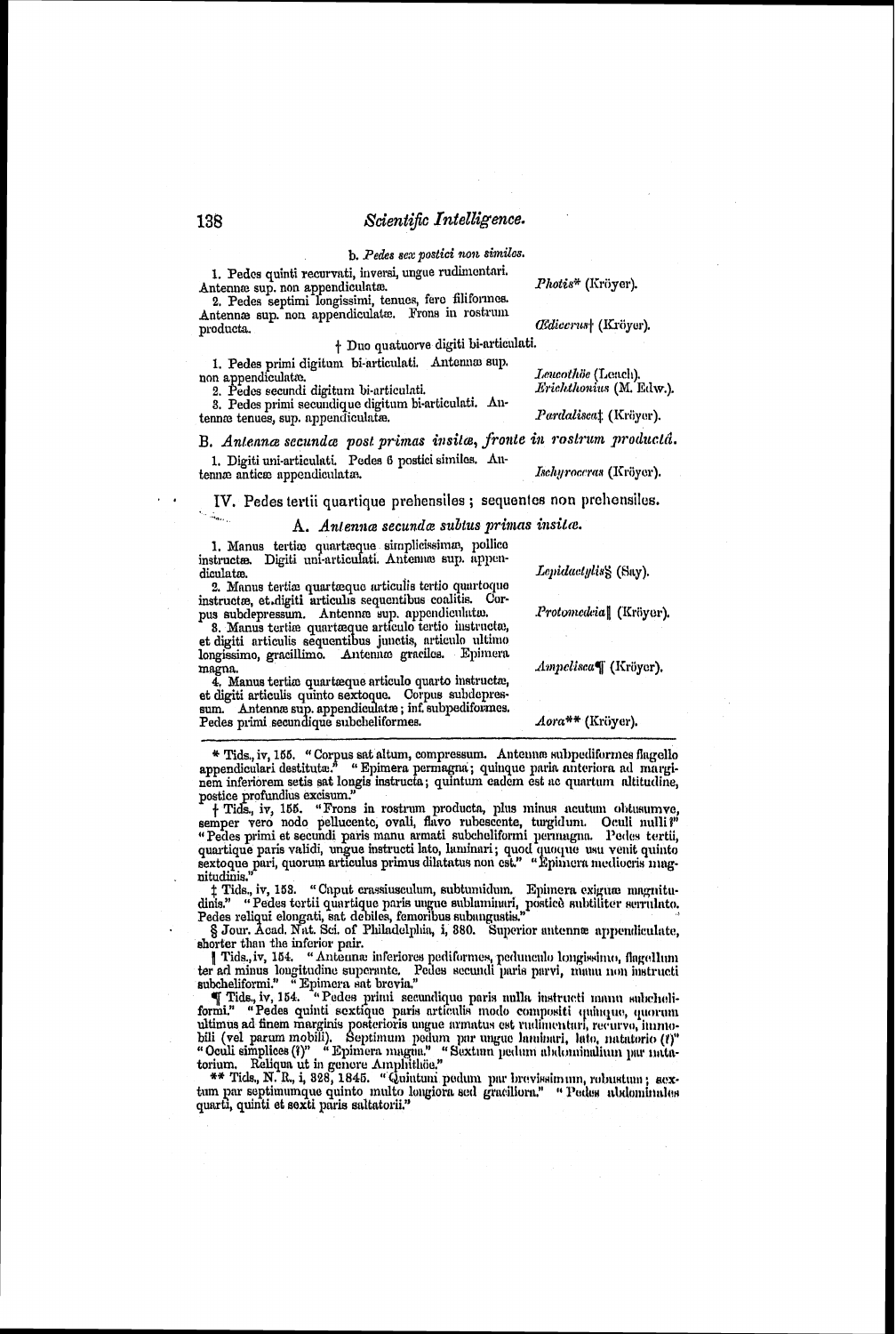# *Zoology* . **13** <sup>9</sup>

### B. *Antennce seclindre* post *primas insita, fronte in rostrum product&.*

1. Manus tertice quarte que articulis tertio quartoque<br>instructes, et digiti articulis sequentibus coalitis. Antennæ anticæ appendiculatæ, breves. Pedes primi **Phoxus\*** (Kröver).<br>*Phoxus\** (Kröver).

SUBFAM. III. ISEINE.

### Pedes sex quatuorve postici subprehensiles.

# *A. Antennn: secunde sultus primas iasila.*

Pedes decem postici similes. Antennæ sup, appendiculate. **Ismay** *Isea* (M. Edw.).

2. Pedes tertii sexti septimique crasse cheliformes; vecundi minores; primi quarti quinti minimi. Digiti *Anisopus* (Templeton).<br>toti uni-articulati. *Anisopus* (Templeton).

### B. Antenna secunda post primas insita, fronte in rostrum productâ. 1. Pedes decem postici subcheliformes, similes. *Laphystius*† (Kröyer).

### FAM. III. COROPHIDE.

### a. Digili duo 2-articulati.

**1.** Antennæ totæ flagellis confectre. Caput et segmentum proximum in unum conlita. Pedes quarti, *Cerapodina* (M. **Edw.).** *Cerapodina* (M. **Edw.**).

2. Antennm flagellis carentes. *Cerapus* (Say).

### *b. Digili nulli 2-nrbiculali.*

\* Antennæ inferiores flagellis carentes.

1. Pedes secundi non subcheliforn~es. *Corophium* (Lnt.). **2.** Pedes primi sccuridiquc su~bclielifonncs. *Podoce?usS* (Leach).

### $\dagger$  Antennæ quatuor flagellis gracilibus confectæ.

1. Pedes primi secundique subcheliformes. Antennæ euperiores appendiculatae.<sup>\*</sup> Unciolas *Unciola*S (Say).

2. Pedes primi secundique subcheliformes. Antennæ superiorcs non appendiculate. *Atylus* (Leach).

\* Tids, iv, 150. "Sextum pedum par ceteris multo longius." "Epimera permagna." † Tids, iv, 156. "Antennæ sat breves, subulates, valida." "Pes primi paris gradilimus, manu lineari, ungue elongato; pes secundi paris brevis,

t The Siphoncecetes of Kröyer (Voy. Scand., etc., 1838–1840, pl. 20, fig. 1; Tids., 1. 1945) differs from Podocerus only in having the posterior legs longer<br>N. R., i, 481, 1845) differs from Podocerus only in having the po

Tredes thoracid primi et zur paris validissimi, manu instructi subchelinomi, Pedes 8tii et 4ti paris articulo primo latissimo, laminari; articulo quarto obcordato, laminari, manum praebente, cujus unguis efficitur articulo tammari, ungue minuussimo, furcato. - 1°edes abdominates 1mi, 201 et 3til paris nata-<br>torii breves - validissimi, parte basali latissima, rhomboidali; pedes 4ti, õtique paris<br>saltatorii, pes abdominalis sexti paris mutator

finatorii, pes andominalis sexti paris initatorius unica instructus lamma terminali.<br>
§ Glauconomo of Kröyer (ibid, pl. 19, fig. 1; Tids., N. R., i, 491, 1845) has the<br>hands and antenno of Unciola. The following is the des

*u..4ntcnn.* aubpciliforil~u; sulxviums B~.ollo onlntre np>pcll\iculori prrpnlw *Oczcli* ~nh~uli, pnriun dietillcti. *Afandi1ztlu~* npex in duo^ fis~uv rnlnos qut tlc~~tilrus